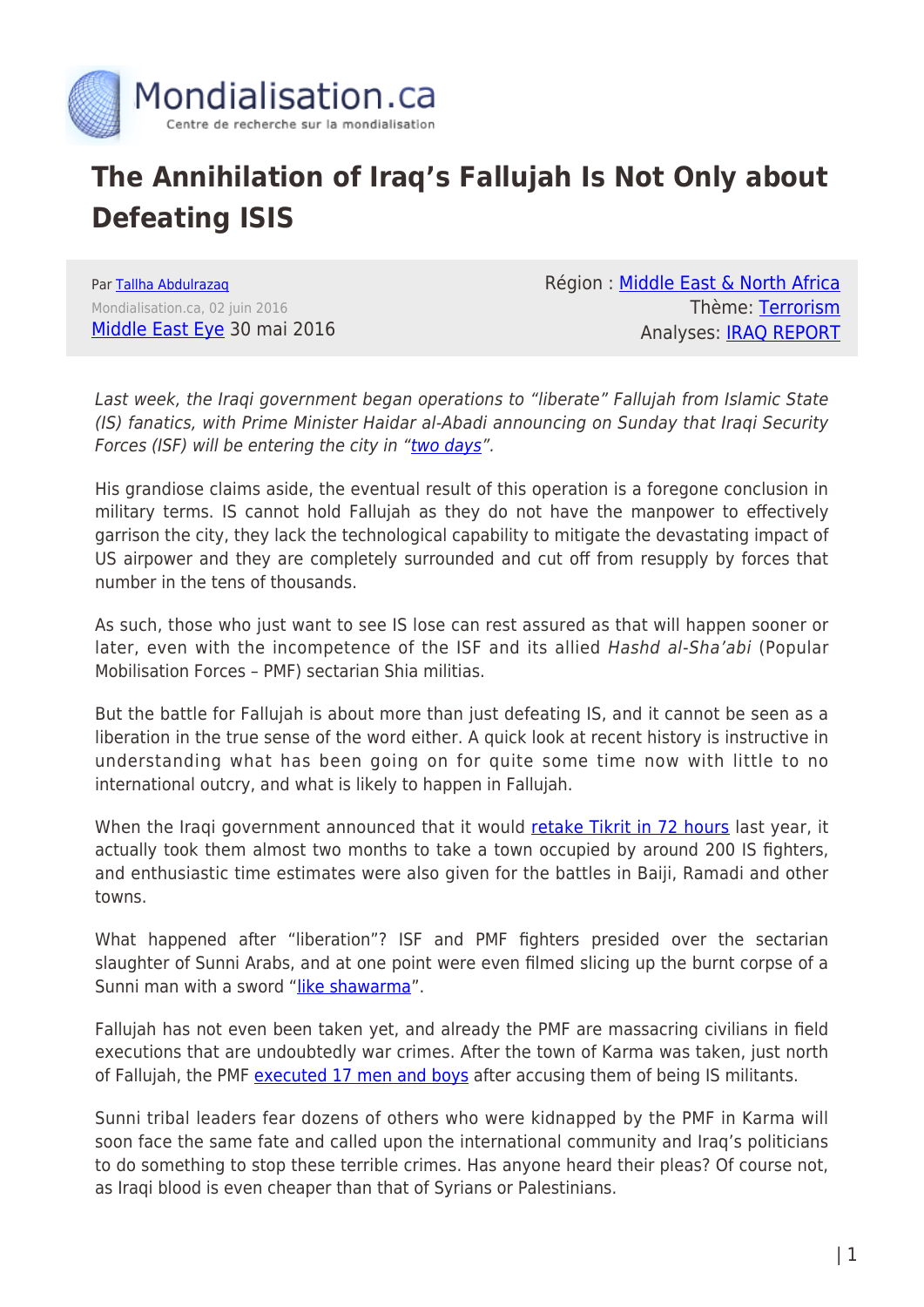## Under siege

Fallujah has an almost legendary history amongst Iraq's Sunni Arabs as it is seen as a city that stood fast against occupation and invasion since 2003. The city was first taken out of government control by a coalition of Iraqi revolutionary fighters in January 2014, including such groups such as the General Military Council for the Iraqi Revolution who were formed after the viciously sectarian former prime minister, Nouri al-Maliki, ordered peaceful Sunni Arab protesters slaughtered throughout 2013. Fallujah was not, as the media portrays today, held by IS alone until around the time US forces were drawn into the conflict in the summer of 2014.

Since early 2014, Fallujah has been under a near total siege, with [regular shelling of its](http://www.bbc.co.uk/news/world-middle-east-29198489) [medical facilities](http://www.bbc.co.uk/news/world-middle-east-29198489) by the Iraqi government, yet another war crime as it is not a legitimate military target.

Prior to the recent effort to recapture the city, the siege has also resulted in Baghdad pursuing a policy of [starving the people](https://www.hrw.org/news/2016/04/07/iraq-fallujah-siege-starving-population) of Fallujah as another example of the government equating Sunni Arabs with IS. Horrifying images have surfaced on Iraqi social media recently, showing women and children starved and bombed to death by the government that is supposed to shield them from violence. To make matters worse, the UNHCR recently reported that IS are now [executing males](http://www.un.org/apps/news/story.asp?NewsID=54070) who are unwilling to fight for them.

In short, the people of Fallujah are being smashed between the hammer of the Iran-backed sectarian Shia militias and the anvil of brutal IS savages whose adherence to Islam I have already questioned [elsewhere.](http://www.middleeasteye.net/columns/what-form-islam-do-these-terrorists-follow-1329240762)

## Sectarian cleansing

No one should be under any doubt about what will happen once Fallujah is "liberated". Sectarian cleansing is a well-established programme in Iraq, under the aegis and encouragement of the radical mullahs of Iran. In fact, areas around Samarra are being actively [cleansed of any Sunni Arabs](http://www.aljazeera.net/news/reportsandinterviews/2016/5/24/-%D8%B3%D8%B1%D8%AF%D8%A7%D8%A8-%D8%A7%D9%84%D9%85%D9%87%D8%AF%D9%8A-%D9%88%D8%B9%D9%84%D8%A7%D9%82%D8%AA%D9%87-%D8%A8%D8%A7%D9%84%D8%AA%D8%BA%D9%8A%D8%B1%D8%A7%D8%AA-%D8%A7%D9%84%D8%AF%D9%8A%D9%85%D8%BA%D8%B1%D8%A7%D9%81%D9%8A%D8%A9-%D8%A8%D8%A7%D9%84%D8%B9%D8%B1%D8%A7%D9%82) in order to create a Sunni-free corridor that stretches from the Iranian border to what the Shia consider to be their holy shrines and sites in the predominantly Sunni city.

The entire world is silent as this goes on, and instead of standing up for the human rights and freedoms they constantly harp on about are turning a blind eye to the crimes against humanity going on in Sunni areas and the continuation of the *Iragi Holocaust* that the West has an enormous role in instigating and perpetuating alongside the Iranians and even Iraq's other neighbours, whether Turk or Arab.

As Fallujah is the last major city to be held by IS apart from Mosul itself, what happens there will be indicative of what will happen when the assault against IS in Mosul begins. As I wrote in my recent research published by [RUSI,](https://rusi.org/publication/rusi-journal/day-after-what-expect-post-islamic-state-mosul) the Sunni Arabs have close to no faith in the Green Zone government in Baghdad and would fear a "liberation" of Mosul for understandable reasons, including PMF and government brutality against Sunnis stretching back for a decade and more.

An interesting idea that arose was that UN-sanctioned peacekeeping forces that included neighbouring Arab countries and Turkey would increase Mosul's Sunnis' confidence in any operation to dislodge IS, as it would mean that there would be observers and troops on the